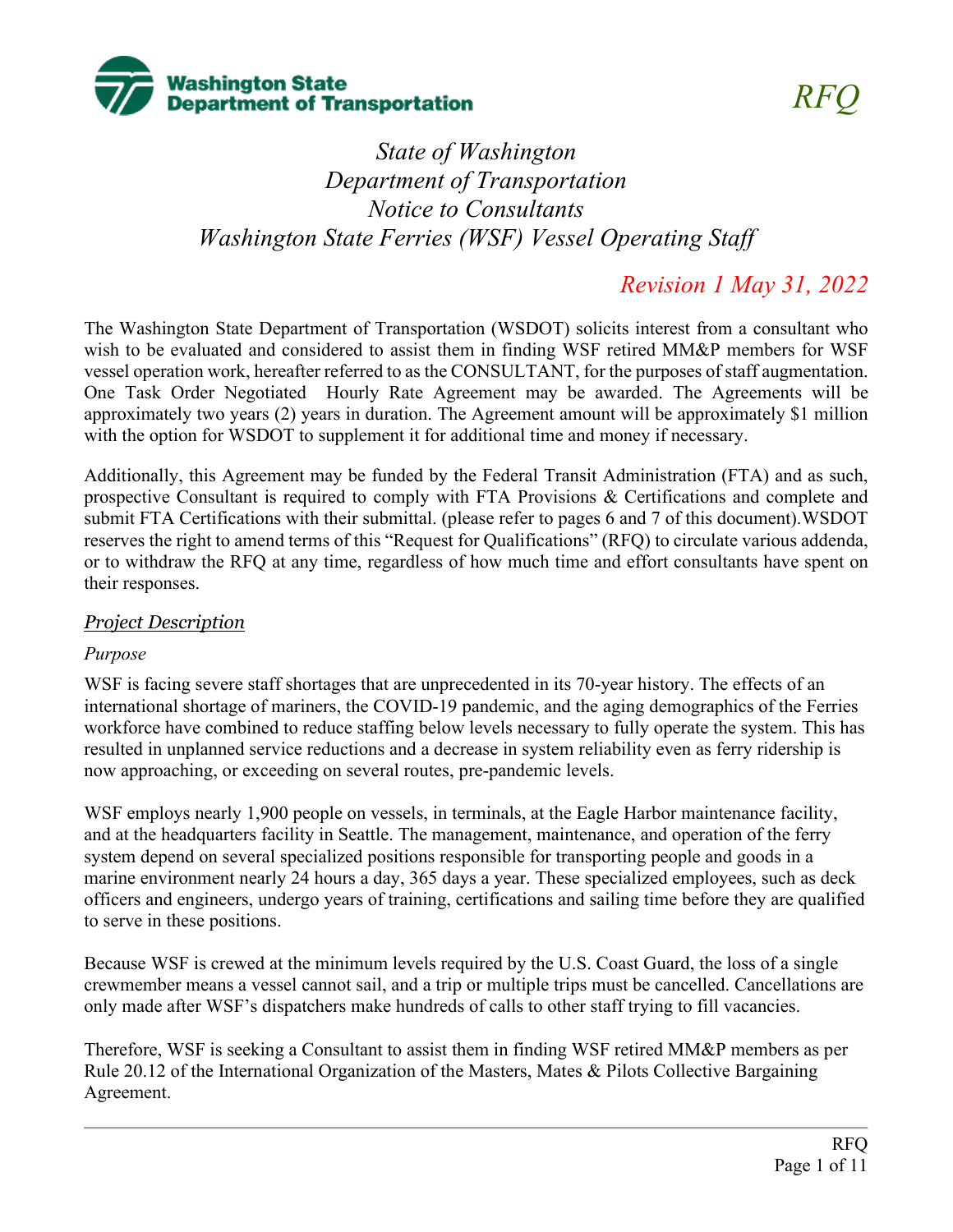

# *UBE, SBE, or MSVWBE Participation*

This agreement will be subject to zero goal

WSDOT encourages disadvantaged, small, minority, veteran and women-owned businesses to respond to this RFQ.

#### *Evaluation Criteria*

Pursuant to state and Federal regulations, a qualifications-based selection process will be used to select consultants for each of these areas of expertise. The following information and criteria will be used to evaluate and rank responses:

- 1. Qualifications/Expertise of Firm
- 2. Qualifications of Proposed Project Manager;
- 3. Key Team Members Qualifications ;
- 4. Cost Factors;
- 5. References/Past Performances;
- 6. Contractor Certification Workers' Rights; and
- 7. Wage Theft Prevention Contractor Certification Professional Services

The link to the definitions and point value for each of the proposed criteria may be found on the first page of this advertisement web site.

WSDOT reserves the right to ask for additional qualifying information, conduct interviews and/or select the highest scoring consultant(s) from the written qualification packets received as a result of this RFQ.

# *Submittals*

Consultants are invited to submit their Statement of Qualifications (SOQ) at their own cost. WSDOT assumes no obligation of any kind for expenses incurred by any respondent to this solicitation. The submittal must be submitted as separate Adobe Reader compatible (pdf) files and formatted as follows:

- Submitted as an 8.5" x 11" sheet, single sided only, and with text (font) size no smaller than 12 points; and
- If charts and/or graphs are utilized text (font) size must be no smaller than 8 points.

Your SOQ must be broken into two (2) separate packets. Your SOQ "Packet A" must consist of:

- Your responses to scoring Criteria 1 through 4; and
- Packet "A" is limited to 30 pages, single sided only, not including the front and back cover.
- Submittal is NOT password protected.
- Submitted as ADA accessible. ADA and documents for the web can be found: https://wsdot.wa.gov/communications/web-toolkit/standards/accessibility. All documents need to be tagged, have the correct document properties, correct reading order and all figures, images, graphics need to have alternative text added.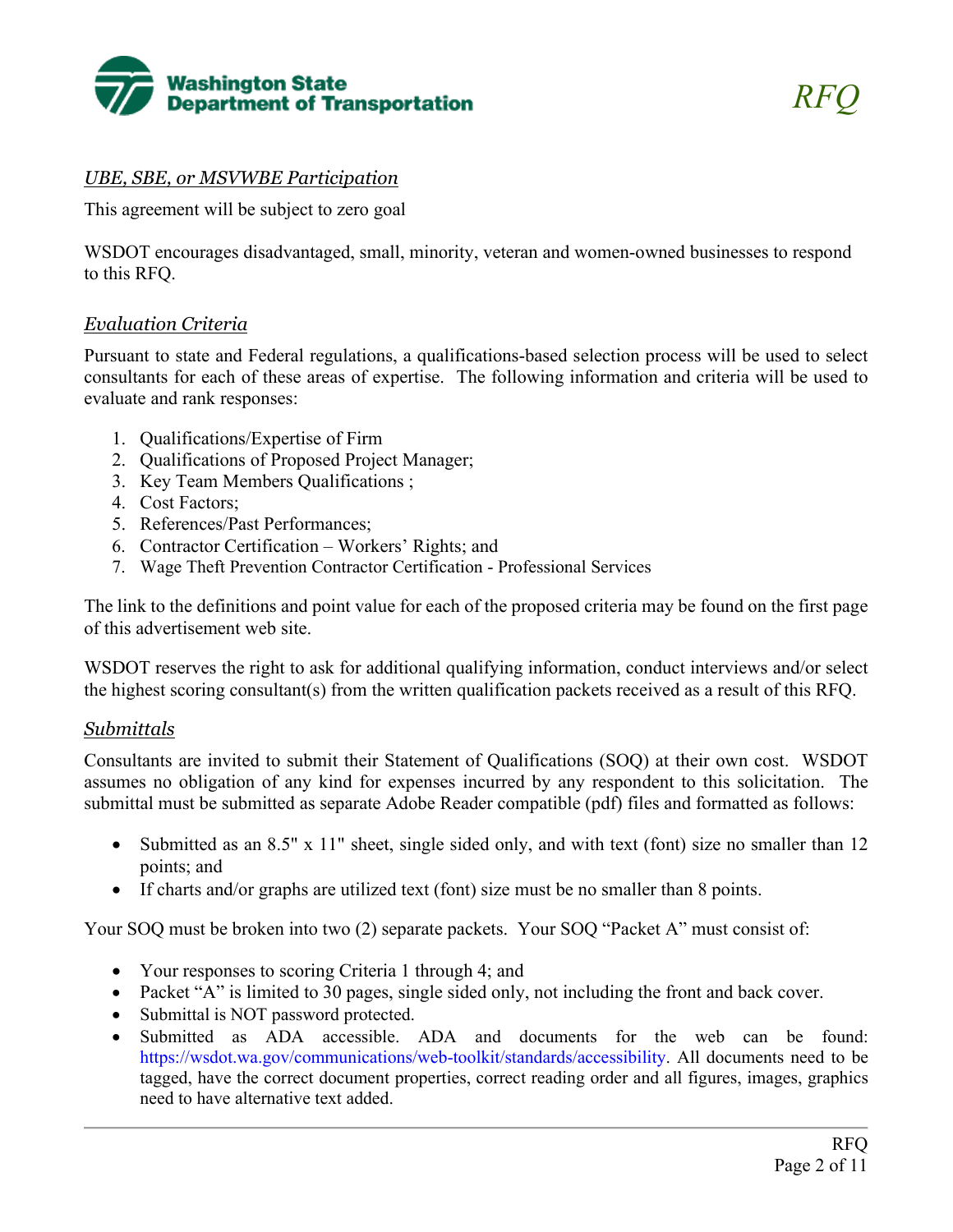

Your SOQ "Packet B" must consist of:

- Your letter of transmittal;
- Your response to scoring criteria 5 (Performance Evaluations), scoring criteria 6 (Contractor Certification - Workers' Rights), and criteria 7 (Wage Theft Prevention Contractor Certification - Professional Services);
- Your completed Consultant Information form
- Certification Regarding Lobbying FTA requirement
- Certification of Contractor regarding Debarment and Suspension FTA requirement
- Non-Collusion Declaration FTA requirement, and
- Packet "B" has no page number limitations.

The SOQ shall meet the following requirements or may be deemed non-responsive and may not be eligible for consideration of this work:

- Title of the RFQ and your firm clearly identified on the cover of the submittal Packets "A" and "B", and the letter of transmittal;
- SOQ broken into "Packet A" and "Packet B" (two (2) separate documents) as indicated above;
- Responsive to all evaluation criteria;
- Meeting page limitations and font size requirements; and
- Meeting submittal deadline submission date and time.

Faxed submittals will not be accepted. Submittals must arrive at the following email address no later than 4:00 p.m. PST on May 31, 2022.

Submittal email address: [CSOSubmittals@wsdot.wa.gov](mailto:CSOSubmittals@wsdot.wa.gov)

Note: Submitters may want to consider setting your email to automatically receive a "Delivery/Read Receipt" for confirmation purposes, as WSDOT will not respond with notification of receipt.

Multiple emails are acceptable due to file size limitations of 20mb per email.

The Consultant, with regard to the work performed during the resulting agreement, shall not discriminate on the grounds of race, color, sex, or national origin in the selection and retention of sub-consultants, including procurement of materials and leases of equipment. The Consultant shall not participate either directly or indirectly in the discrimination prohibited by 49 CFR Section 21.

The agreement for services is subject to provisions of Executive Order 11246 (Affirmative Action to Ensure Equal Employment Opportunity) and to the provisions of the Department of Transportation Regulations 49 CFR 26 (Disadvantaged Business Enterprise.)

The CONSULTANT, agrees that it will comply with Governor's Proclamations 20-05 as amended and 21- 14 as amended, regarding COVID-19 Vaccination Requirements, and that it will require its workers, service providers, subconsultants, suppliers, and their workers to comply as well. Furthermore, prior to starting Work, the CONSULTANT shall provide a declaration utilizing the required form.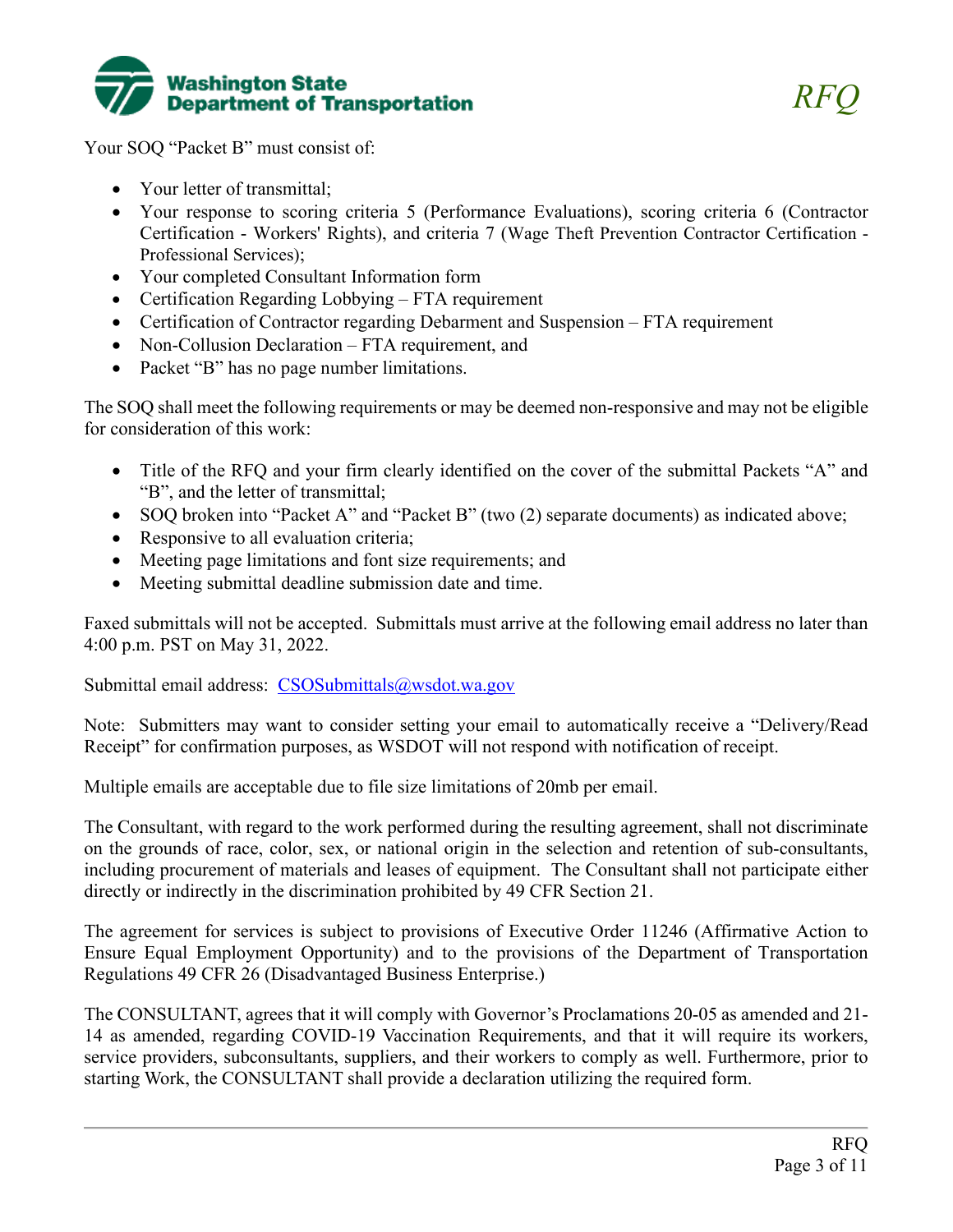

# *Debriefing Procedures*

# A. Debrief Conferences

CSO offers, if requested, a debrief to all proposers. The request must be submitted in writing, with 3 business days of official notification of an unsuccessful proposal. The request shall be sent to [WSDOTCSO@wsdot.wa.gov.](mailto:WSDOTCSO@wsdot.wa.gov)

# B. Debrief Protests

All debrief protests must be submitted in writing, within 5 business days of the debrief conference. The request shall be sent to WSDOTCSO@wsdot.wa.gov.

# *Protest Procedures*

# A. Form and Substance

All protests regarding any contents or portion of this RFQ must be submitted to WSDOT Headquarters Consultant Services Office (CSO) as soon as possible after the Proposer/protestant becomes aware of the reason(s) for the protest. All protests must be in writing and signed by the Proposer/protestant or an authorized agent. Such writing must state all facts and arguments on which the Proposer/protestant is relying as the basis for its action. Such Proposer/protestant shall also attach, or supply on demand by CSO, any relevant exhibits referenced in the writing. Copies of all protests and exhibits shall be mailed or delivered by the Proposer/protestant to the Proposer against whom the protest is made (if any) at the same time such protest and exhibits are submitted to CSO. All protests shall be directed to:

Manager, Consultant Services Office Washington State Department of Transportation 310 Maple Park Avenue SE PO Box 47323 Olympia, WA 98504-7323 Phone: 360-705-7106 Fax: 360-705-6838

# B. Pre-Selection Protests

To allow sufficient response time, all pre-selection protests (i.e., prior to CSO's official selection of the successful proposal(s)) must be received by CSO no later than 3:00 p.m. PST of the second business day after the Final Proposal Due Date. If the protest is mailed after the Final Proposal Due Date, and before the pre-selection protest deadline, the Proposer/protestant shall immediately notify CSO's Manager by telephone, or some other means of rapid communication, that a protest has been made.

CSO shall consider all the facts available to it, and issue a decision in writing within five (5) business days after receipt of the protest, unless more time is needed. The Proposer/protestant and the Proposer(s) against whom the protest is made will be notified if a longer time is necessary and, if the additional time required affects the Final Proposal Due Date or the selection date, all Proposers shall be notified.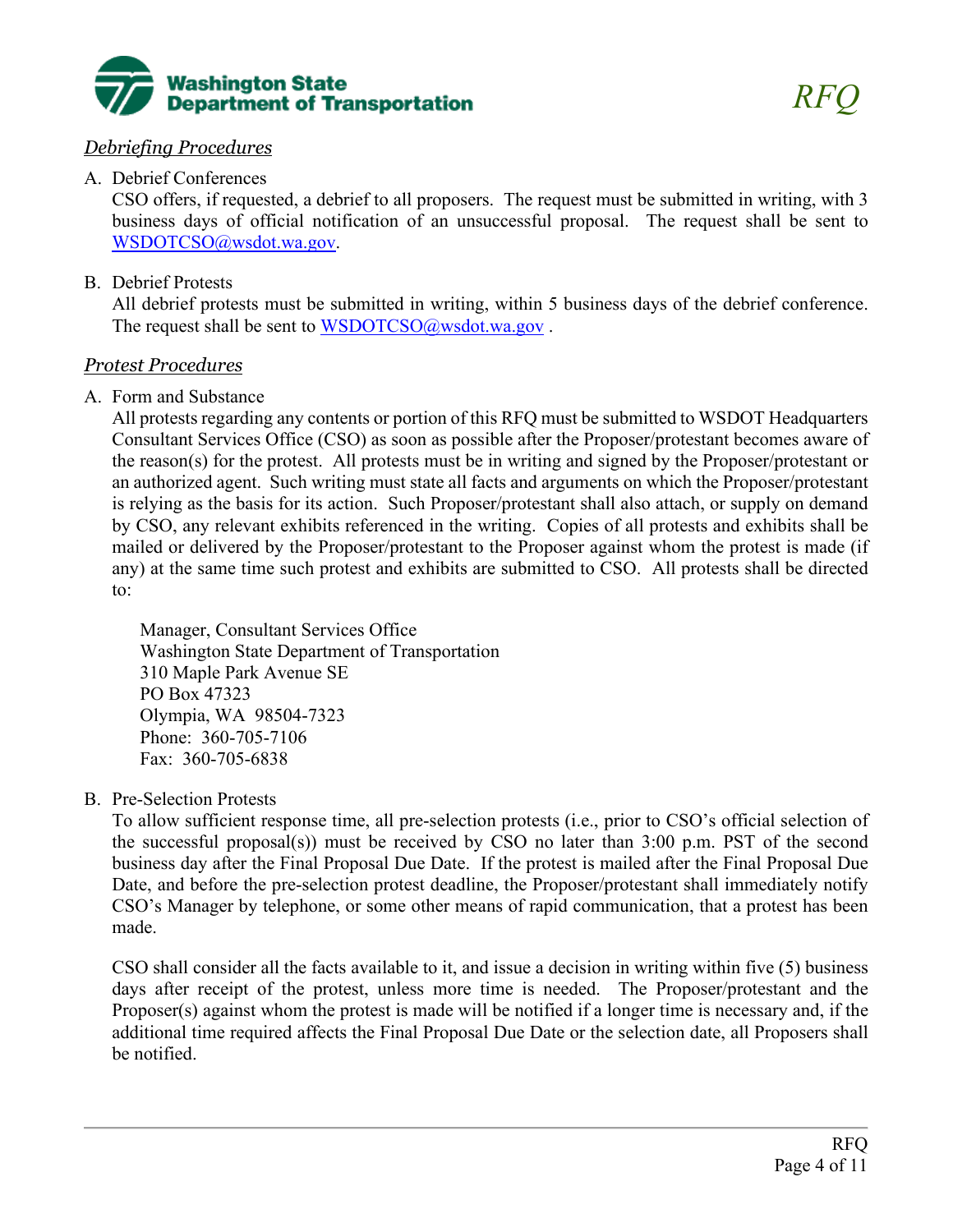

CSO's decision shall be final and conclusive. Selection of the successful Proposer, if any, will be postponed until after CSO has issued its decision.

#### C. Post-Selection Protests

CSO shall notify all unsuccessful Proposers of CSO's selection decision. To allow sufficient response time, all post-selection protests must be received by CSO no later than 3:00 p.m. PST of the second business day after receipt of a Non-Selection Notice. If the protest is mailed before the post selection protest deadline, the Proposer/protestant shall immediately notify CSO's Manager by telephone, or some other means of rapid communication, that a protest has been made.

CSO shall consider all the facts available to it, and issue a decision in writing within five (5) business days after receipt of the protest, unless more time is needed. The Proposer/protestant and the Proposer(s) against whom the protest is made will be notified if a longer time is necessary and, if the additional time required affects the Award Date, all Proposers will be notified.

CSO's decision shall be conclusive unless appeal from it is taken by an aggrieved firm to the Superior Court of Thurston County within five (5) calendar days after receiving notice of CSO's decision on the protest. The court shall hear any such appeal on CSO's administrative record for the project. The court may affirm CSO's decision, or it may reverse the decision if it determines the action of CSO was arbitrary and capricious.

Post-selection protests which do not comply with the above-specified procedures will not be considered.

D. Post-Debrief Protests

To allow sufficient response time, all post-debrief protests must be received by CSO no later than 3:00 p.m. PST of the second  $(2<sup>nd</sup>)$  business day following the debrief. If the protest is mailed before the Post-Debrief protest deadline, the Proposer/protestant shall immediately notify CSO's Manager by telephone, or some other means of rapid communication, that a protest has been made.

CSO shall consider all the facts available to it and issue a decision in writing within five (5) business days after receipt of the protest, unless more time is needed. The Proposer/protestant and the Proposer(s) against whom the protest is made will be notified if a longer time is necessary and, if the additional time required affects the Final Proposal Due Date or the selection date, all Proposers shall be notified.

CSO's decision shall be final and conclusive. Selection of the successful Proposer, if any, will be postponed until after CSO has issued its decision

#### *System for Award Management (SAM) Excluded Parties Records*

A. Per federal regulations, CSO is required to ensure, to the best of its knowledge and belief, that none of the principals, affiliates, third party Contractors and subcontractors are suspended, debarred, ineligible or voluntarily excluded from participation in federally assisted transactions or procurements. Federal regulations require CSO to review records of excluded parties in the federal System for Award Management (SAM) before entering into any third party Contracts exceeding \$25,000.00.

*RFQ*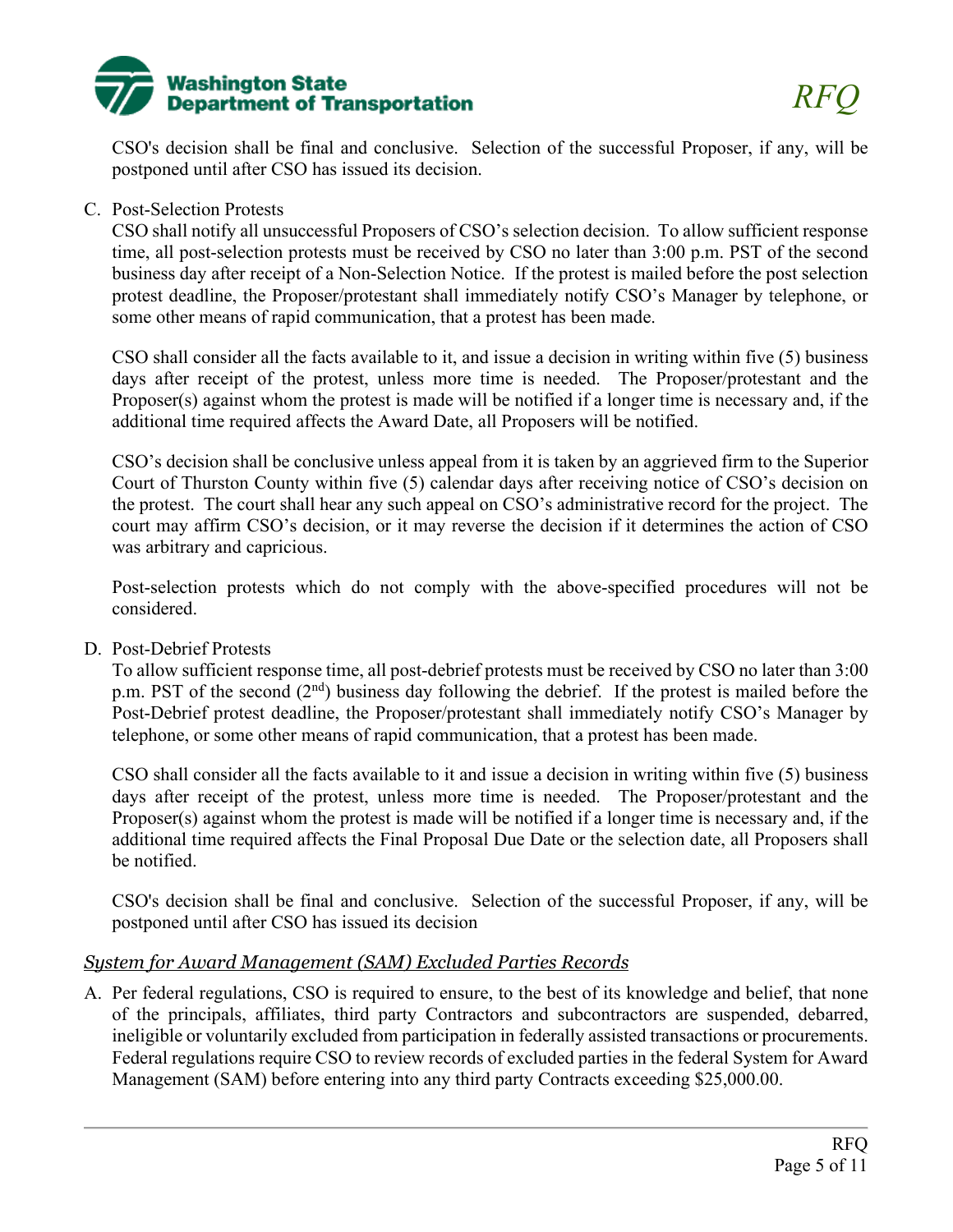

- B. Prior to award of a federally funded Contract, CSO will search the SAM system to ensure that excluded parties do not participate in covered transactions.
- C. To learn more about the federal SAM, go to [www.sam.gov/portal/public/SAM/](http://www.sam.gov/portal/public/SAM/)

.*Federal Transit Administration (FTA) Provisions & Certifications Instructions for Federal Transit Administration Certifications (Lobbying, Debarment and Suspension)*

# *A-1 Restriction on Lobbying*

- 1**.** The Lobbying Disclosure Act, 2 U.S.C., Section 1601 et seq. prohibits the use of federal funds to influence federal employees, Members of Congress, and Congressional staff regarding specific projects. Further, any person or entity who uses non-federal funds for lobbying on behalf of specific projects or proposals must submit disclosure documentation when these efforts are intended to influence the decisions of federal officials. The provisions apply to grants, contracts, and cooperative agreements involving \$100,000.00 or more. Additional information is provided in the Contract Federal Aid Articles.
- 2**.** Accordingly, a form titled "**Certification Regarding Lobbying" is provided under "required forms"** on the first page of this advertisement web site. The Certification form must be completed if the amount of the primary contract or any subcontract equals or exceeds \$100,000.00. The Contractor shall ensure that the Certification form is included in every such subcontract.
- 3**.** A proposer's completed Certification form must be submitted to the State no later than the closing time for receipt of proposals. A subcontractor's completed Certification form must be submitted by the Contractor to the State upon execution of each and every subcontract, and before any such subcontractor commences work on the project.
- 4**.** Please note that a proposer's or a subcontractor's failure to furnish a completed Certification form may disqualify that person or firm from participating in the project.
- 5**.** The Certification form included in the RFQ package may be reproduced for compliance with the subcontractor provisions herein.

# *A-2 Debarment and Suspension*

Unless otherwise permitted by law, any person or entity that is debarred, suspended or voluntarily excluded may not participate in this federally assisted project, either as a participant or as a principal, during the period of debarment, suspension, or voluntary exclusion.

1. Accordingly, a Contractor Certification titled "**Certification of Contractor Regarding Debarment and Suspension"** is provided under "required forms" on the first page of this advertisement web site.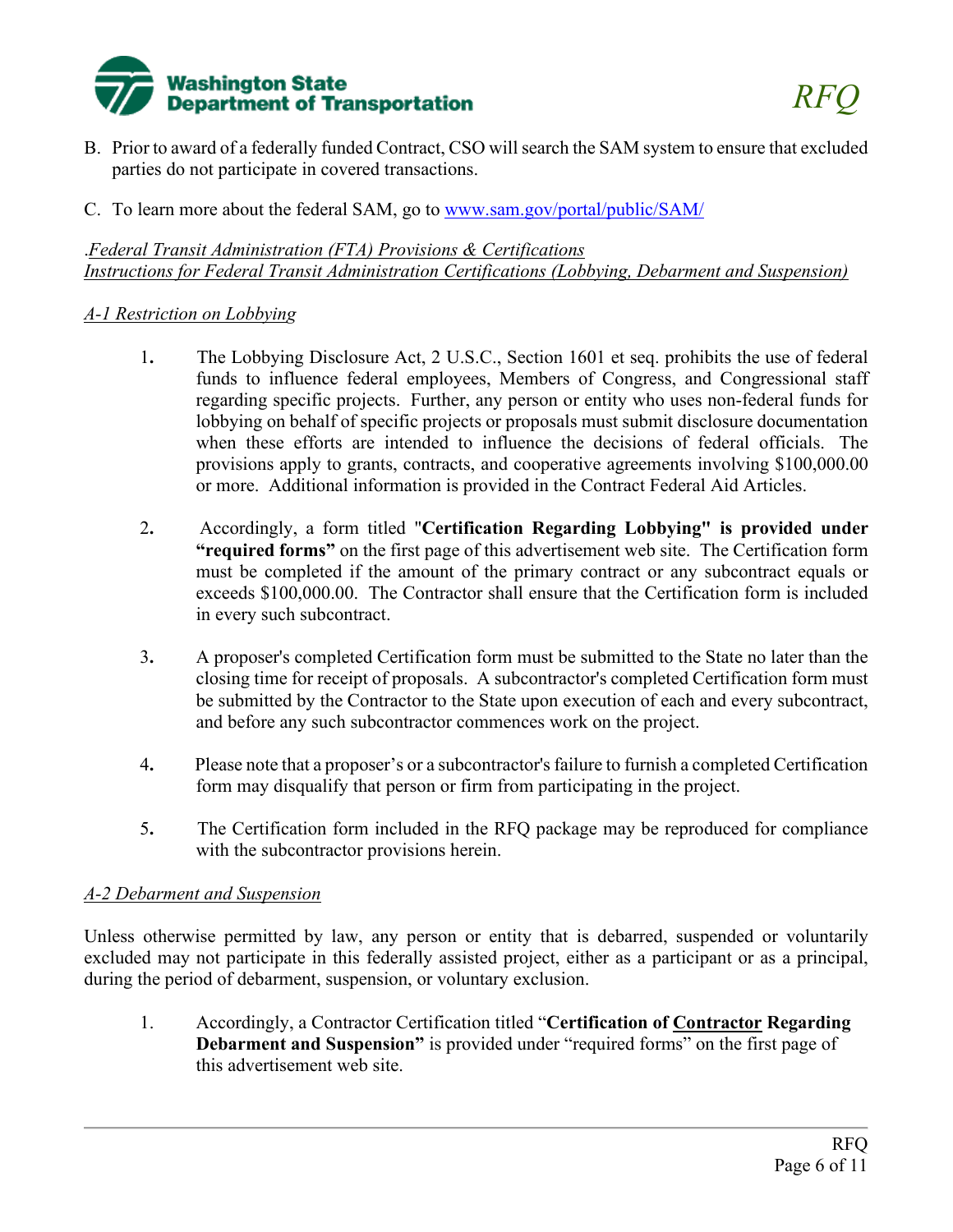

- 2. For all subcontracts, regardless of contract value, a Subcontractor Certification titled "**Certification of Subcontractor Regarding Debarment and Suspension"** is also provided under "required forms" on the first page of this advertisement web site. The prospective Contractor shall ensure that the latter Certification form is included in every project subcontract that equals or exceeds \$25,000.
- 3. The inability of a person to provide the required Certifications will not necessarily result in denial of participation in this project. However, a person that is unable to provide a positive Certification must attach a complete explanation, as so noted on the Certification.
- 4. The Certification of Subcontractors must be included by the Contractor in each and every subcontract, that equals or exceeds \$25,000 and before any such subcontractor commences work on the project.

5. Please note that a proposer's or a subcontractor's failure to agree to provide a Certification (or an explanation) may disqualify that person or firm from participating in the project.

6. All contractors and subcontractors in covered transactions shall confirm whether a prospective participant in a lower tier covered transaction is debarred or suspended by checking exclusion records maintained by the U.S. General Service Administration in an on-line database at [https://www.sam.gov/portal/public/SAM/.](https://www.sam.gov/portal/public/SAM/)

#### *A-3 Federal Transit Administration - Articles for Professional Services Contract.*

This contract may be funded by the FTA, accordingly, the FTA Articles for *Professional Services Contracts* **[http://www.wsdot.wa.gov/publications/fulltext/design/ConsultantSrvs/FTA\\_Provisions.pdf](http://www.wsdot.wa.gov/publications/fulltext/design/ConsultantSrvs/FTA_Provisions.pdf)** will be incorporated into the Contract.

# *Public Records*

Submittals received as a result of this RFQ and the resulting score sheets may be posted to CSOs web page.

To the extent consistent with chapter 42.56 RCW, the Public Disclosure Act, WSDOT shall maintain the confidentiality of Consultant's information marked confidential or proprietary. If a request is made to view Consultant's proprietary information, WSDOT will notify Consultant of the request and of the date that the records will be released to the requester unless Consultant obtains a court order enjoining that disclosure. If Consultant fails to obtain the court order enjoining disclosure, WSDOT will release the requested information on the date specified.

WSDOT's sole responsibility shall be limited to maintaining the above data in a secure area and to notify Consultant of any request(s) for disclosure for so long as WSDOT retains Consultant's information in WSDOT records per state law. Failure to so label such materials or failure to timely respond after notice of request for public disclosure has been given shall be deemed a waiver by Consultant of any claim that such materials are exempt from disclosure. WSDOT reserves the right, if it deems action to be in the best interest of WSDOT, to reject any and all submittals or to waive any irregularities or informalities therein.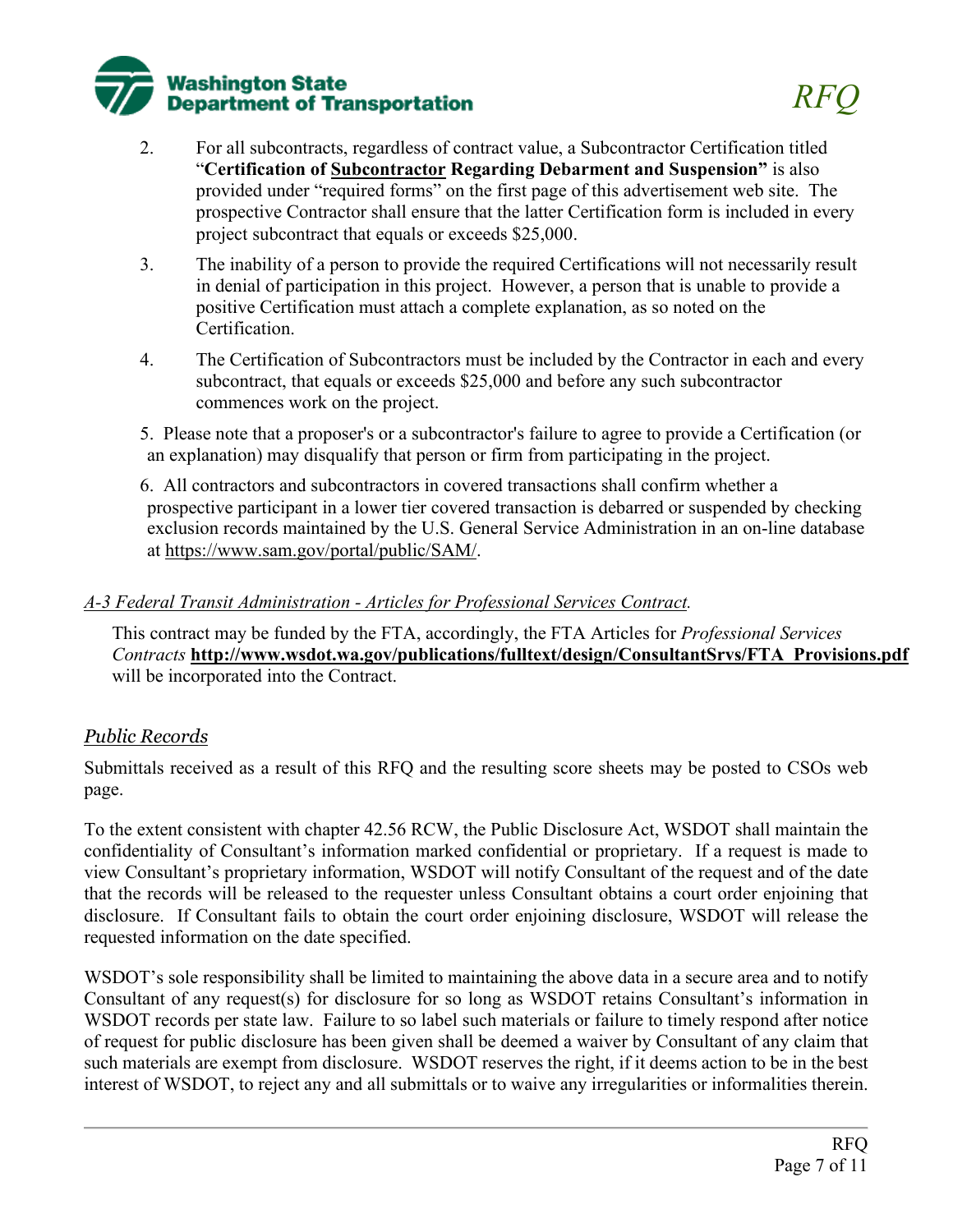

Any incomplete, false or misleading information provided by or through the Consultant shall be grounds for non-consideration. If submittals are rejected, WSDOT further reserves the right to investigate and negotiate with the next ranked Consultant in order of ranking or to reject all Consultants and re-solicit for additional firms.

Any questions regarding this RFQ should be directed to WSDOT's Headquarters Consultant Services Office at [CSOSubmittals@wsdot.wa.gov.](mailto:CSOSubmittals@wsdot.wa.gov)

# *Title VI Statement to Public*

It is the Washington State Department of Transportation's (WSDOT) policy to assure that no person shall, on the grounds of race, color, national origin, as provided by Title VI of the Civil Rights Act of 1964, be excluded from participation in, be denied the benefits of, or be otherwise discriminated against under any of its programs and activities. Any person who believes their Title VI protection has been violated, may file a complaint with WSDOT's Office of Equal Opportunity (OEO). For additional information regarding Title VI complaint procedures and/or information regarding our nondiscrimination obligations, please contact OEO's Title VI Coordinator at (360) 705-7090.

# **Americans with Disabilities Act (ADA) Information**

This material can be made available in an alternate format by emailing the WSDOT Diversity/ADA Affairs team at wsdotada@wsdot.wa.gov or by calling toll free, 855-362-4-ADA(4232). Persons who are deaf or hard of hearing may make a request by calling the Washington State Relay at 711.

### **Notificación de Titulo VI al Público**

Es la política del Departamento de Transportación del Estado de Washington (WSDOT, por sus siglas en inglés) asegurarse que ninguna persona, por razón de raza, color, u origen nacional, según provee el Título VI de la Ley de Derechos Civiles de 1964, pueda ser excluido de la participación, negado los beneficios de o ser discriminado de otra manera bajo cualquiera de sus programas y actividades. Cualquier persona que crea que su protección bajo el Titulo VI ha sido violada, puede presentar una queja o reclamación ante la Oficina de Igualdad de Oportunidades (OEO, por sus siglas en inglés) del Departamento de Transportación del Estado de Washignton (WSDOT, por sus siglas en inglés) . Para obtener información adicional sobre los procedimientos de quejas y/o reclamaciones bajo el Titulo VI y/o información sobre nuestras obligaciones anti-discriminatorias, pueden contactar al coordinador del Título VI en la EEOC 360-705-7090.

**Información de la Ley sobre Estadounidenses con Discapacidades (ADA, por sus siglas en inglés)** Este material está disponible en un formato alternativo, que puede ser solicitado al enviar un un correo

electrónico a la Oficina de Igualdad de Oportunidades (OEO, por sus siglas en inglés)/ wsdotada@wsdot.wa.gov o llamando gratis al siguiente número de teléfono: 855-362- 4ADA (4232). Personas sordas o con discapacidad auditiva pueden solicitar la misma información llamando al Washington State Relay al 711.

**한국어-Korean 제 6 조 관련 공지사항**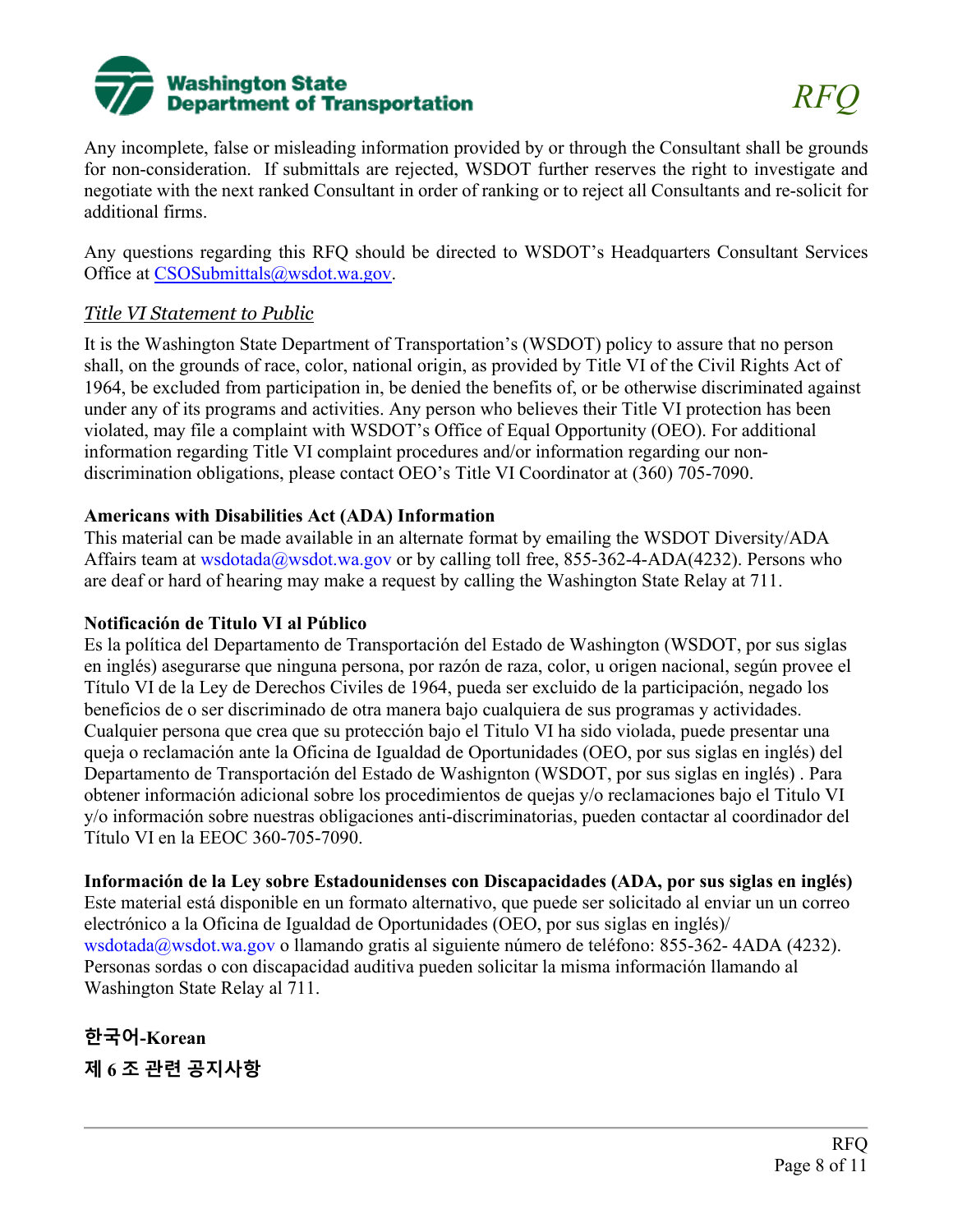

1964년 민권법 제6조의 규정에 따라, 누구도 인종, 피부색, 출신 국가 이유로 프로그램 및 활동에 대해 참여 배제, 혜택 거부 또는 그 밖의 차별을 받지 않도록 하는 것이 워싱턴주 운수국(WSDOT)의 정책입니다. 제6조에 따른 보호를 위반했다고 판단될 경우 누구든지 WSDOT의 평등 기회 사무국(OEO)에 불만을 제기할 수 있습니다. 제6조에 따른 불만 처리 절차 및/또는 차별금지 의무 내용에 관한 추가 정보는, (360) 705- 7090을 통해 OEO의 제6조 조정관에게 문의하십시오.

미국 장애인법(ADA) 정보

해당 자료는 평등 기회 사무국 이메일 wsdotada@wsdot.wa.gov 또는 수신자부담전화 855-362- 4ADA (4232)를 통해 요청하시면 대체 형식으로 받아보실 수 있습니다. 청각 장애인은 워싱턴주 중계 711 로 전화하여 요청하실 수 있습니다.

#### **русский-Russian**

#### **Раздел VI Общественное заявление**

Политика департамента транспорта штата Вашингтон (WSDOT) — в соответствии с разделом VI Закона о гражданских правах 1964 года, обеспечить всем лицам вне зависимости от расы, цвета кожи, национальности право пользоваться всеми муниципальными программами департамента, участвовать в муниципальных мероприятиях, проводимых департаментом, и не подвергаться дискриминации. Любое лицо, считающее, что по отношению к нему не соблюдается раздел VI, может подать жалобу в управление по обеспечению равных возможностей WSDOT (OEO). Для дополнительной информации о процедуре подачи жалобы по поводу несоблюдения раздела VI, а также об информации о наших обязательствах по борьбе с дискриминацией, пожалуйста, свяжитесь с координатором OEO по разделу VI по телефону (360) 705-7090.

Закон США о защите прав граждан с ограниченными возможностями (ADA) Данный материал может быть предоставлен в другом формате. Отправьте электронное письмо в управление по обеспечению равных возможностей по адресу wsdotada $(a)$  wsdot.wa.gov или позвоните на бесплатную горячую линию по номеру 855-362- 4ADA (4232). Глухие и слабослышащие лица могут сделать запрос, позвонив в специальную диспетчерскую службу штата Вашингтон по номеру 711.

# **tiếng Việt-Vietnamese**

Thông báo Khoản VI dành cho công chúng

Theo Khoản VI Đạo luật Dân quyền 1964, Chính sách của Sở Giao thông Tiểu bang Washington (WSDOT) đảm bảo không ai bị loại bỏ, từ chối quyền lợi, hay nói cách khác bị phân biệt đối xử trong mọi hoạt động và chương trình do Liên bang tài trợ dựa trên chủng tộc, màu da, nguồn gốc quốc gia. Bất kỳ ai tin rằng mình không được đảm bảo quyền lợi theo Khoản VI có thể nộp khiếu nại lên Văn phòng Cơ hội Công bằng (Office of Equal Opportunity, OEO) của WSDOT. Để biết thêm thông tin liên quan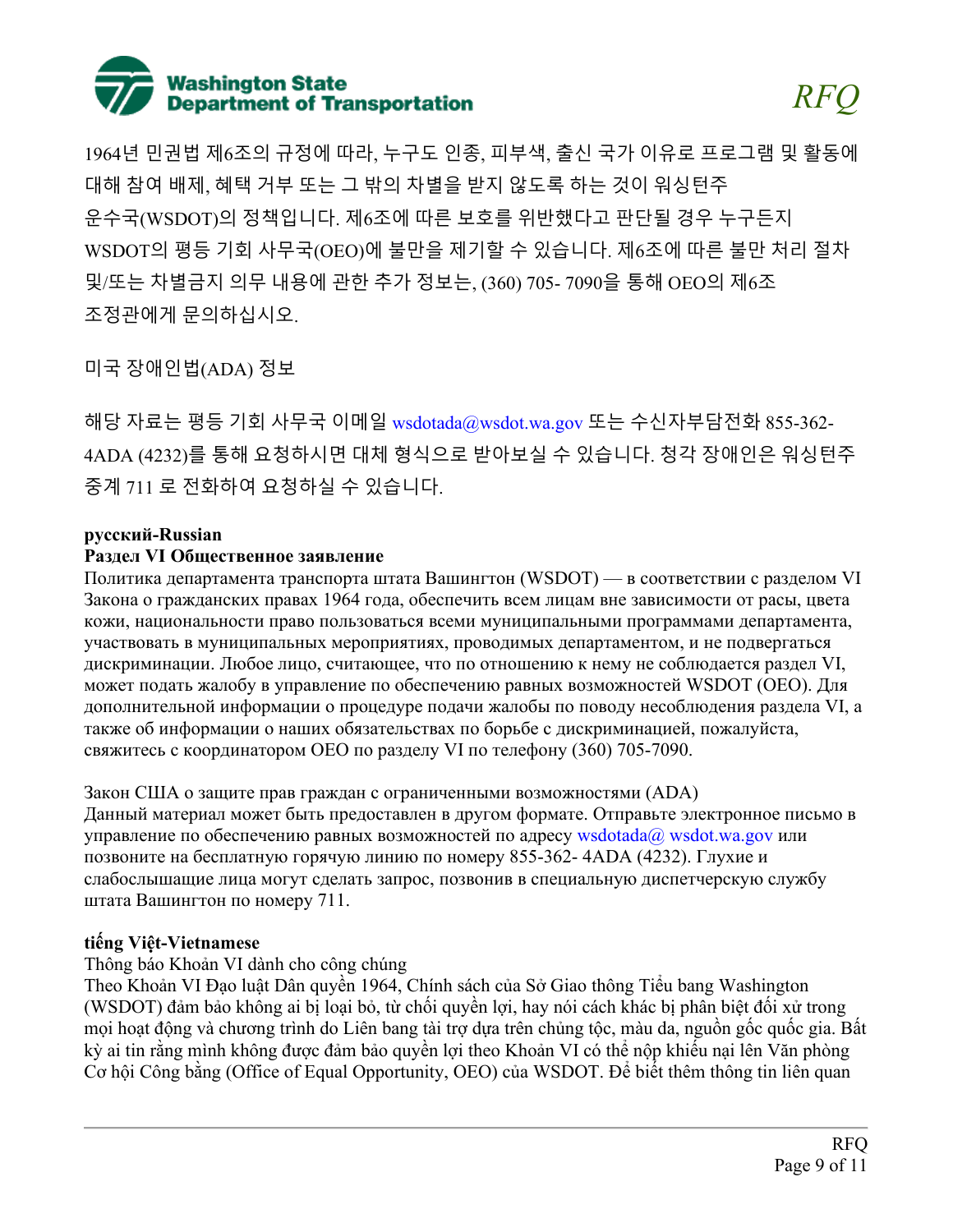

đến các thủ tục khiếu nại theo Khoản VI và/hoặc thông tin liên quan đến các nghĩa vụ không phân biệt đối xử của chúng tôi, vui lòng liên hệ Điều phối viên Khoản VI của OEO theo số (360) 705-7090.

Thông tin về Đạo luật Người Mỹ tàn tật (Americans with Disabilities Act, ADA) Bạn có thể yêu cầu cung cấp tài liệu này dưới định dạng khác bằng cách gửi email đến Văn phòng Cơ hội Công bằng theo địa chỉ wsdotada@wsdot.wa.gov hoặc gọi đến số điện thoại miễn phí 855- 362- 4ADA(4232). Người điếc hoặc khiếm thính có thể yêu cầu bằng cách gọi cho Dịch vụ Tiếp âm Tiểu bang Washington theo số 711.

Arabic - العَرَبِيَّة

العنوان 6 إشعار للجمھور تتمثل سیاسة إدارة النقل بولایة واشنطن (WSDOT (في ضمان عدم استبعاد أي شخص على أساس العرق أو اللون أو الأصل القومي أو الجنس، وفق ما يُنص عليه في العنوان 6 من قانون الحقوق المدنية لعام 1964، من المشاركة في، أو الحرمان من فوائد، أو التعرض للتمییز في أي من برامجھا وأنشطتھا. ویمكن لأي شخص یعتقد بأنھ قد تم انتھاك حمایتھ التي یضمنھا لھ العنوان 6 من القانون سالف الذكر، تقدیم شكوى إلى مكتب تكافؤ الفرص (OEO (التابع لإدارة النقل بولایة واشنطن ( WSDOT(. للحصول على معلومات إضافیة بشأن إجراءات الشكاوى المتعلقة بالعنوان 6 من القانون سالف الذكر و/أو الحصول على المعلومات المتعلقة بالتزاماتنا ذات الصلة بعدم التمييز ، يُرجى الاتصـال بالمنسق المعني بشؤون العنوان 6 من القانون سالف الذكر في مكتب تكافؤ الفرص على الرقم .(360) 705-7090

معلومات قانون الأمریكیین ذوي الإعاقة (ADA( یمكن طلب توفیر ھذه المواد في تنسیق بدیل عن طریق إرسال برید إلكتروني إلى مكتب تكافؤ الفرص على عنوان البرید الإلكتروني gov.wa.wsdot@wsdotada أو عن طریق الاتصال على الرقم المجاني (4232)ADA.855-362-4 یمكن للأشخاص الصم أو ضعاف السمع تقدیم طلب عن طریق الاتصال بخدمة Relay State Washington على الرقم 711 .

#### **Translation Services**

If you have difficulty understanding English, you may, free of charge, request language assistance services for this Department information by calling (360) 705-7090 , or email us at: [TitleVI@WSDOT.WA.GOV.](mailto:TitleVI@WSDOT.WA.GOV)

Aviso a personas con dominio limitado del idioma inglés: Si usted tiene alguna dificultad en entender el idioma inglés, puede, sin costo alguno, solicitar asistencia lingüística con respecto a esta información llamando al (360) 705-7090, o envíe un mensaje de correo electrónico a: [TitleVI@WSDOT.WA.GOV.](mailto:TitleVI@WSDOT.WA.GOV)

các dịch vụ dịch thuật

Nếu quý vị không hiểu tiếng Anh, quý vị có thể yêu cầu dịch vụ trợ giúp ngôn ngữ, miễn phí, bằng cách gọi số (360) 705-7090 hoặc email cho chúng tôi tại: [TitleVI@WSDOT.WA.GOV.](mailto:TitleVI@WSDOT.WA.GOV)

번역 서비스

영어로 소통하는 것이 불편하시다면, (360) 705-7090으로 전화하시거나 다음 이메일로 연락하셔서 무료 언어 지원 서비스를 요청하실 수 있습니다: [TitleVI@WSDOT.WA.GOV.](mailto:TitleVI@WSDOT.WA.GOV)